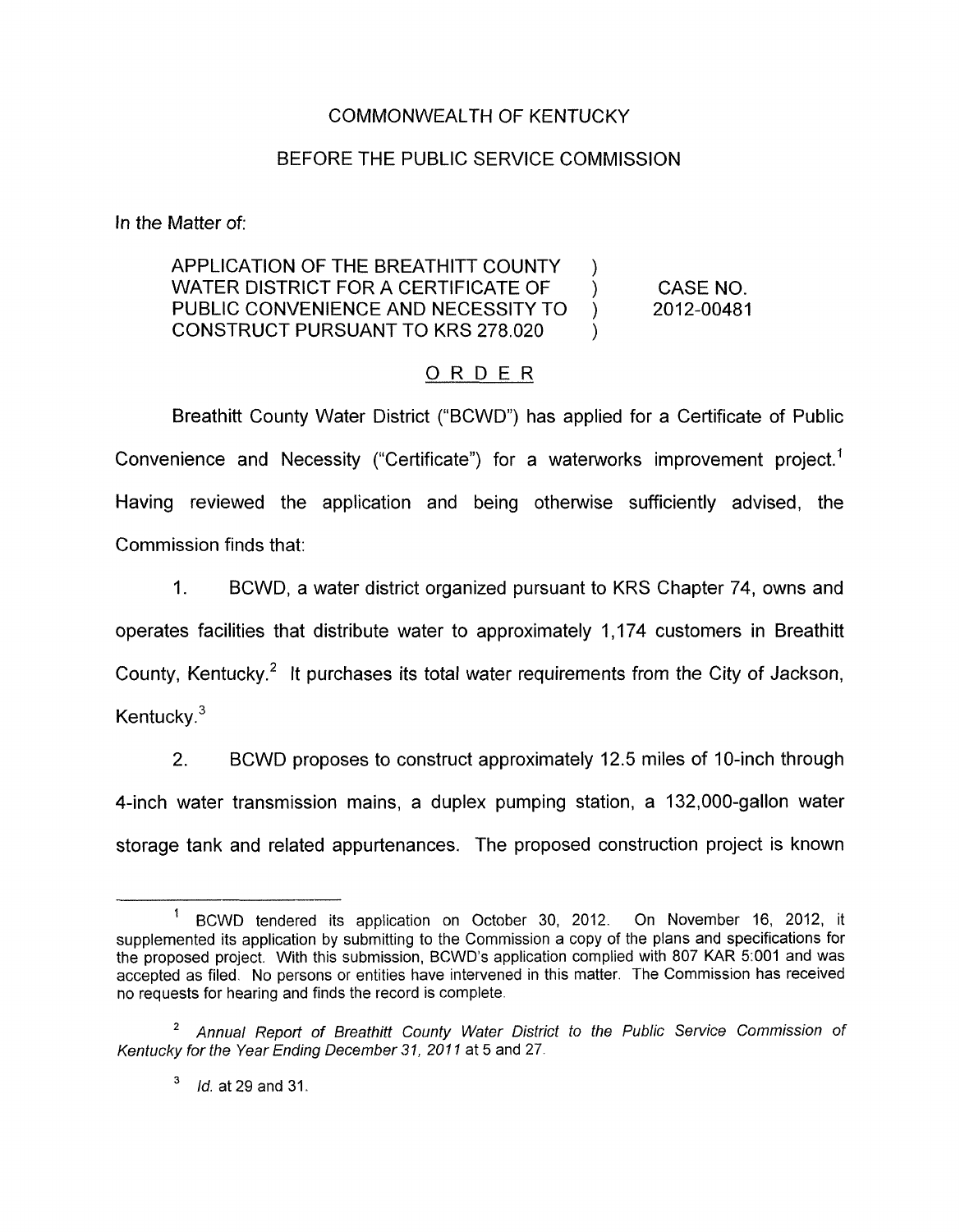as Frozen Creek Phase I, and it will serve approximately 104 new customers in the Frozen Creek area of northwestern Breathitt County.

*3.* The proposed construction is in the public interest and is needed to extend potable water to existing residents who currently have no access to public potable water. Most of the residents within the project area use well water for domestic use. A study performed by the Kentucky Division of Abandoned Mine Lands ("AML") found that groundwater in the Frozen Creek area of Breathitt County has been impacted by AML-eligible mining. The study identified impacts from prelaw and interim coal mining as factors contributing to the reported groundwater problems.

4. Total cost of the proposed project is \$3,000,000.

5. The proposed project will be funded with a \$3,000,000 grant awarded by the U.S. Department of the Interior and administered by the Kentucky Energy and Environment Cabinet.

6. Nesbitt Engineering, Inc., of Lexington, Kentucky, prepared the plans and specifications for the proposed project.

7. The Division of Water of the Kentucky Energy and Environment Cabinet has approved the plans and specifications for the proposed project.

8. facilities. The proposed construction will not result in wasteful duplication of existing

9. The proposed construction does not conflict with any existing Certificates or the service of any other utility operating in the area.

IO. The public convenience and necessity require the proposed construction.

-2- Case No. 2012-00481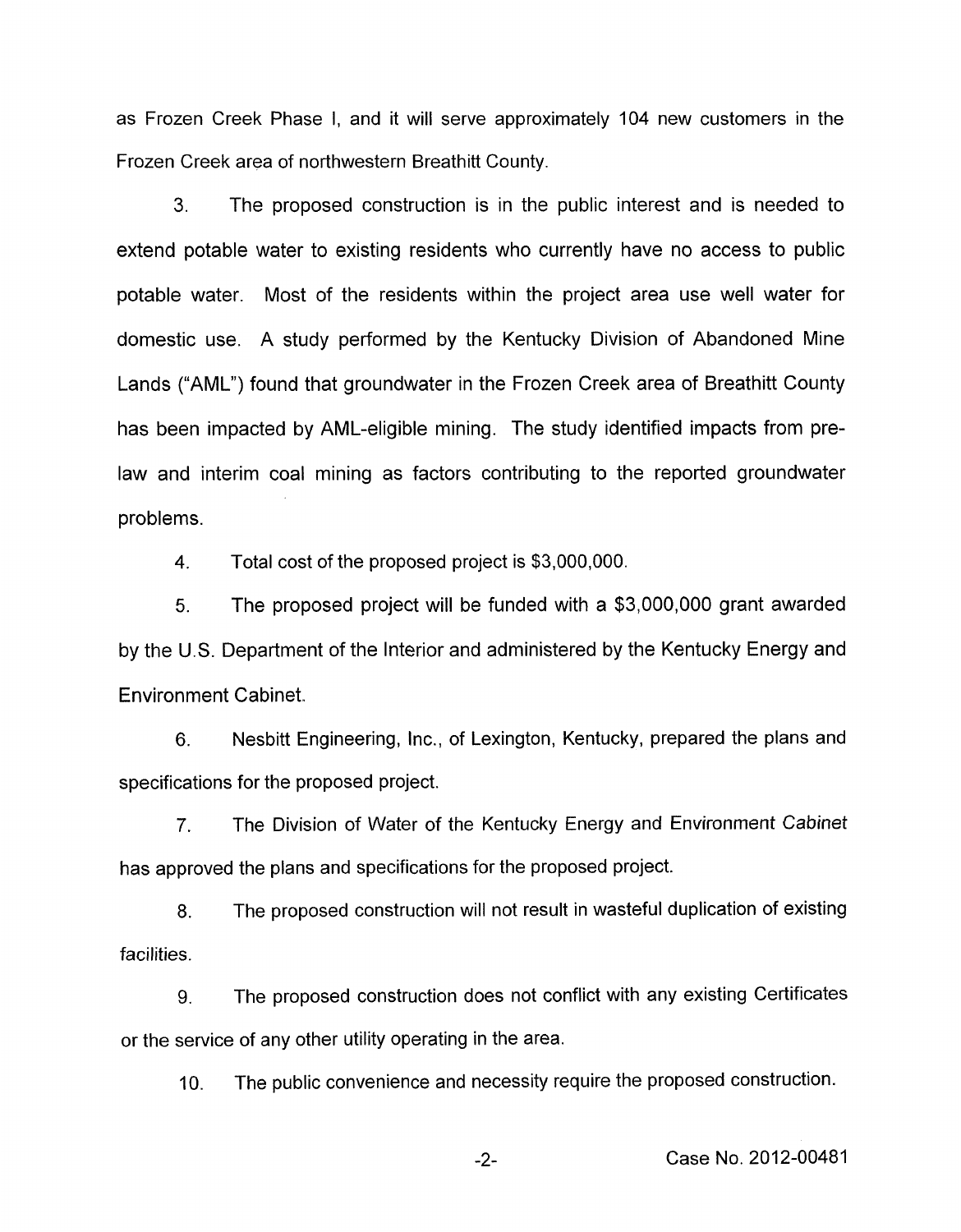IT IS THEREFORE ORDERED that:

1. BCWD is granted a Certificate to proceed with the Frozen Creek Phase I proposed construction as set forth in its application.

2. BCWD shall notify the Commission prior to performing any additional construction not expressly authorized by this Order.

**3.** Any deviation from the construction approved shall be undertaken only with the prior approval of the Commission.

**4.** BCWD shall file with the Commission documentation of the total costs of this project, including the cost of construction and all other capitalized costs (engineering, legal, administrative, etc.), within 60 days of the date that construction is substantially completed. Construction costs shall be classified into appropriate plant accounts in accordance with the Uniform System of Accounts for water utilities prescribed by the Commission.

5. BCWD shall file a copy of the "as-built" drawings and a certified statement that the construction has been satisfactorily completed in accordance with the contract plans and specifications within 60 days of the substantial completion of the construction certificated herein.

6. BCWD shall require construction to be inspected under the general supervision of a licensed professional engineer, with a Kentucky registration in civil, electrical, or mechanical engineering, to ensure that the construction work is done in accordance with the contract drawings and specifications and in conformance with the best practices of the construction trades involved in the project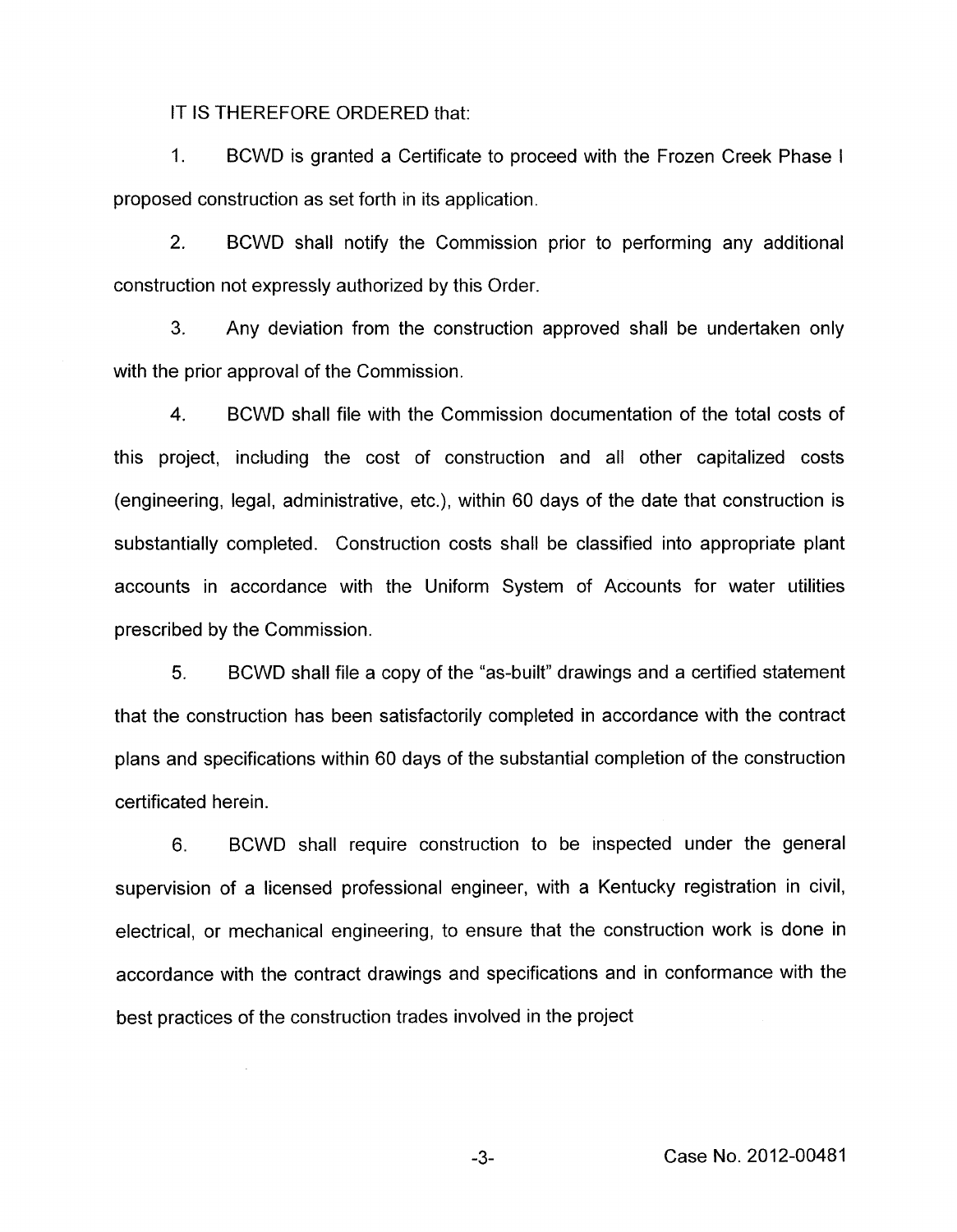7. Any documents filed in the future pursuant to ordering paragraphs 4 and 5 shall reference this case number and shall be retained in the utility's general correspondence file.

By the Commission



**ATTES P**iregtor Executiv

Case No. 2012-00481